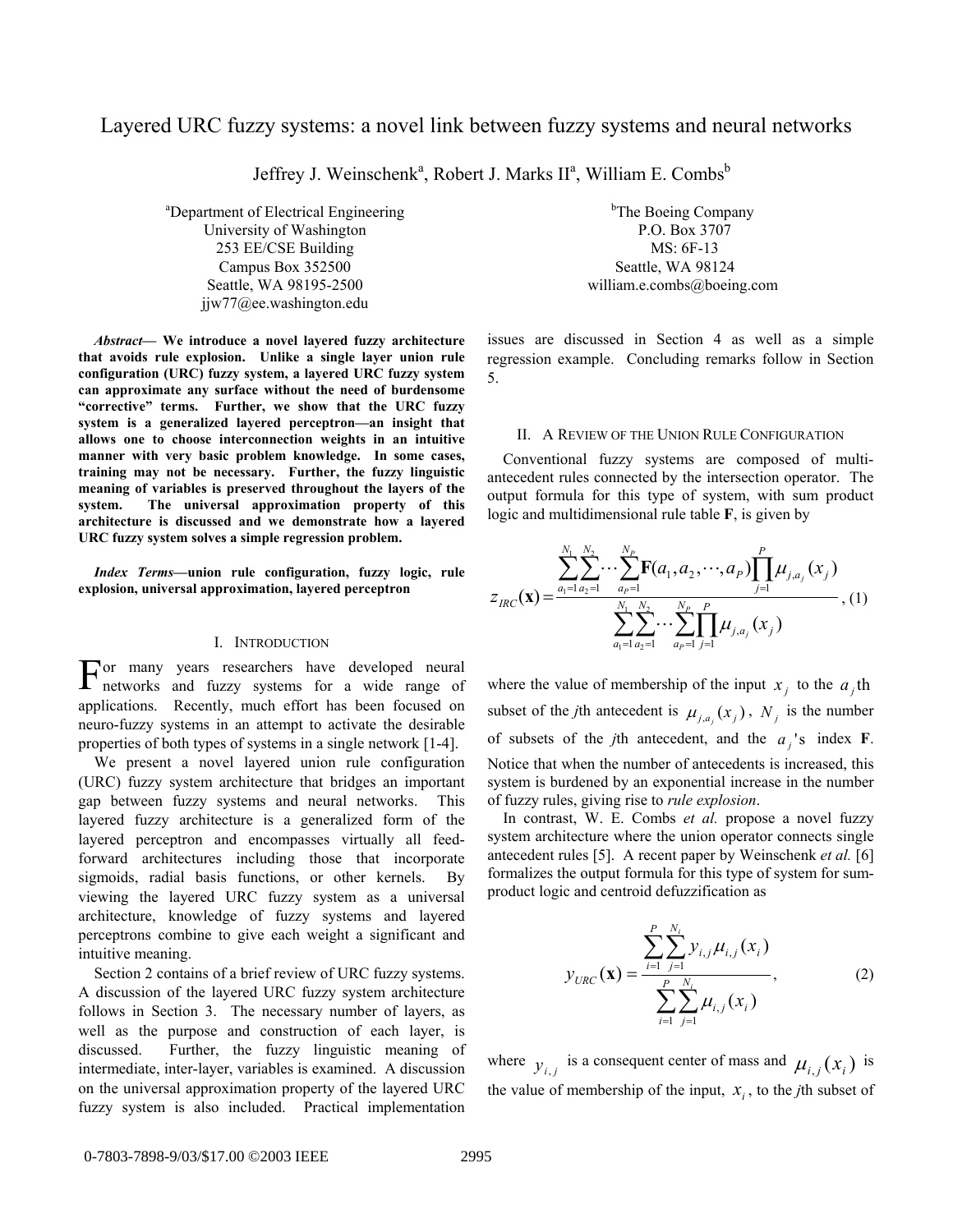the *i*th antecedent. This new architecture has the property that a linear increase in the number of antecedents results in a linear increase in the number of fuzzy rules—hence rule explosion is averted. W. E. Combs *et al.* refer to this novel architecture as a *union rule configuration* (URC) while the conventional fuzzy architecture is referred to as an *intersection rule configuration* (IRC).

In [6], Weinschenk *et al.* explore the relationship between IRC and URC fuzzy systems and prove that IRC and URC fuzzy systems are identical if three constraints are met. First, the IRC rule table must be *additively separable*. A multidimensional rule table **F** is said to be additively separable if

$$
\mathbf{F} = \overline{v}_1 \oplus \overline{v}_2 \oplus \cdots \oplus \overline{v}_p, \tag{3}
$$

where  $\overline{v}_i$  is a *projection vector* corresponding to the *i*th antecedent of a multi-dimensional IRC rule table **F** and  $\oplus$  is the outer sum operator.<sup>1</sup> Similarly, a function  $g$  is additively separable if

$$
g(x_1, x_2, \cdots, x_p) = \sum_{i=1}^p g_i(x_i).
$$
 (4)

It is our experience that many IRC rule tables used in industry meet the criterion given in (3).

Secondly, the antecedent membership functions must be constructed such that

$$
\sum_{k=1}^{N_i} \mu_{i,k}(x_i) = 1 \quad \forall \quad i.
$$
 (5)

Although this second requirement is necessary in order to achieve strict equality between IRC and URC fuzzy systems, in practice it is often unnecessary and even undesirable. In an IRC fuzzy system, if a fuzzified input is reduced to noise the system reacts poorly because each antecedent is weighted equally. In the corresponding URC fuzzy system, if (5) is not enforced, the URC fuzzy system acts robustly to missing inputs by discounting low magnitude antecedents.

Finally, equivalence between IRC and URC fuzzy systems requires that

$$
y_{i,j} = Pv_i(j) \quad \forall \ (i,j).
$$
 (6)

Thus, elements of the projection vectors are related to elements of the URC rule table by a scaling constant, *P*.

Notice that substitution of (6) into (2) yields

$$
y_{URC}(\mathbf{x}) = \sum_{i=1}^{P} \sum_{j=1}^{N_i} v_i(j) \frac{\mu_{i,j}(x_i)}{K}, \qquad (7)
$$

where

$$
K = \frac{1}{P} \sum_{i=1}^{P} \sum_{j=1}^{N_i} \mu_{i,j}(x_i).
$$
 (8)

Thus, if one wants to retain the desirable property of the URC where low magnitude inputs are discounted, the constant *K* may be thought of as a scale factor that is either applied to the projection vectors or to the antecedent membership functions. Notice that when (5) is enforced, *K* is unity and strict equality between the IRC and URC exists.

When the desired IRC rule table is additively inseparable, equality between IRC and URC fuzzy systems is still achievable by adding corrective terms to the URC fuzzy system. Corrective terms are point masses placed on the output axis that counter-balance regions in the domain space inaccurately represented by a separable IRC rule table. Corrective terms follow in IRC structure, each corrective term corresponding to a multi-antecedent rule. One corrective term is required for each element of the IRC rule table that is inaccurately represented by the separable IRC rule table implemented by the URC fuzzy system.

It is well known that an IRC fuzzy system is a universal approximator [7-9]. Due to the equality of IRC and URC fuzzy systems, it follows that a URC fuzzy system, with corrective terms where necessary, is a universal approximator as well. However, depending on the nature of the additively inseparable IRC rule table, so many corrective terms may be required that the URC fuzzy system no longer offers significant computational savings over the analogous IRC fuzzy system. Thus, in the next section we present a layered URC architecture that maintains the universal approximation property in the absence of corrective terms.

#### III. LAYERED URC FUZZY SYSTEMS

# *A. A novel link between fuzzy systems and neural nets*

In the interest of computational efficiency, it is advisable to avoid adding corrective terms to a URC fuzzy system. However, it is important to maintain the universal approximation property. With these goals in mind, we examine a layered URC fuzzy system without corrective terms. Fig. 1 depicts a 2-layer URC fuzzy system with three subsets per antecedent, where the outputs of one URC fuzzy layer serve as the inputs to the next. Arrows represent

<span id="page-1-0"></span><sup>&</sup>lt;sup>1</sup> An outer sum is similar in nature to an outer product in that the outer sum of a set of *P* vectors results in a P dimensional matrix. The key difference is that an outer sum forms the P dimensional matrix via sums of elements whereas the outer product uses multiplication as the constructor.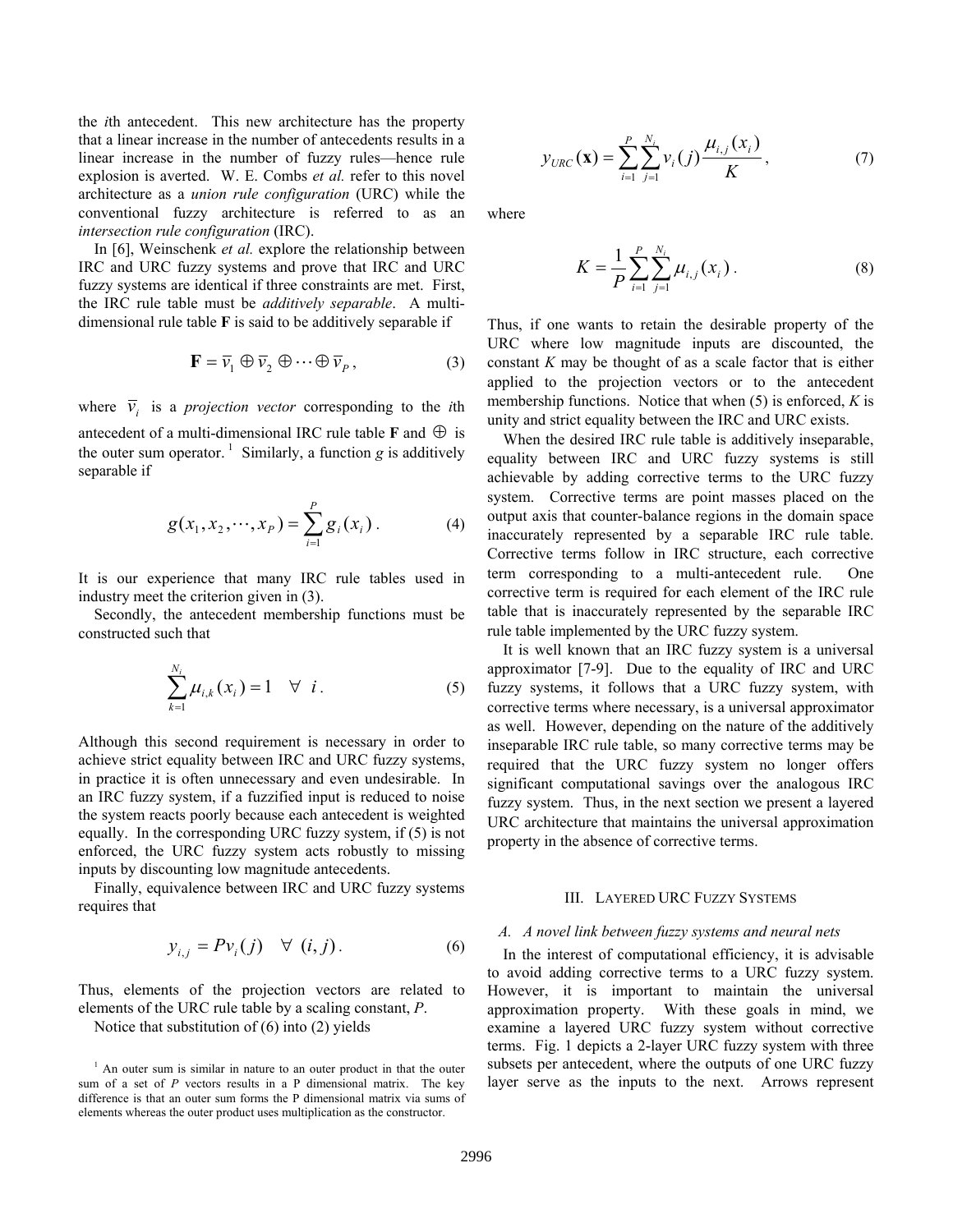weighted interconnects, where the interconnect weights are simply elements of the projection vectors as specified in (7).



Fig. 1. A 2-layer URC fuzzy system with three subsets per antecedent.

Notice that the 2-layer URC fuzzy system in Fig. 1 appears similar in nature to a feed-forward neural network. The only major difference is that the output of each node is fed into a set of membership functions instead of a common sigmoid or other kernel function. Fig. 2 shows another URC fuzzy system, with only one subset per antecedent, where a common sigmoid replaces all of the membership functions. The first set of sigmoids make up an input layer, the three summations followed by sigmoids make up a single hidden layer, and the final two summations compose an output layer. It is apparent that the layered URC fuzzy system (without corrective terms) is a generalized feed-forward neural network. Notice that the use of sigmoids, radial basis functions, and other kernels common to neural networks can be readily interpreted as different types of membership functions.



Fig. 2. A 2-layer URC fuzzy system with one subset per antecedent and the common sigmoid for all membership functions.

An interesting parallel exists between the layered URC and the layered perceptron. Ever since the classic objection put forth by Minsky and Papert [10], it was known that a singlelayer perceptron (no hidden layer) is not a universal approximator. Similarly, a single-layer URC fuzzy system without corrective terms is also not a universal approximator.

However, since the layered perceptron's architecture is subsumed by the 2-layer URC fuzzy system, and a 2-layer perceptron (containing one hidden layer) is known to be a universal approximator [11], a 2-layer URC fuzzy system must also be a universal approximator. Importantly, this means a 2-layer URC architecture maintains the universal approximation capacity in the absence of corrective terms.

# *B. Rotations of Fuzzy Variables*

Since a 2-layer URC fuzzy system without corrective terms is a universal approximator, it follows that a 2-layer URC fuzzy system can perform the same function as an IRC fuzzy system that has an additively inseparable rule table. As discussed previously, each individual URC layer can only solve problems involving an additively separable IRC rule table. Therefore the first URC layer must take inputs, which relate to the desired output through an additively inseparable rule table, and convert them (via an additively separable IRC rule table) to a set of intermediate variables that relate to the output through an additively separable rule table. To avoid confusion, from this point on we refer to the desired (potentially additively inseparable) IRC rule table as the *primary rule table*. Further, the primary rule table relates the *primary inputs* to the *primary outputs*. The additively separable IRC rule tables that govern the behavior of the first and second URC layers are referred to as *first and second layer rule tables*, respectively. For the following discussion, it is useful to think of the primary rule table as containing samples from a multi-dimensional surface where each element of the primary rule table is the center of mass of a consequent subset.

Fundamental tomography dictates that any surface can be represented to an arbitrary accuracy via a superposition of projections where, by definition, the outer sum of orthogonal projections forms an additively separable matrix [12]. Thus, the primary rule table is expressible as a superposition of additively separable surfaces, each of which is formed from a different pair of orthogonal projections that occur at different angles relative to the primary inputs. Importantly, each of these additively separable surfaces may be implemented with a URC fuzzy system that relates rotated primary inputs to an intermediate output. However, since the terminal operation of a URC layer is summation, superimposing the intermediate outputs of a set of URC fuzzy systems is equivalent to constructing one large composite URC layer that relates all of the rotated primary inputs directly to the primary output. This composite URC fuzzy system effectively implements the second layer rule table and constitutes the second layer of a 2-layer URC fuzzy system.

The first layer of the 2-layer URC fuzzy system must effectively rotate the primary inputs to the necessary angles. A rotation in two dimensions is given by

$$
r_{\theta} = x \cos(\theta) + y \sin(\theta), \qquad (9)
$$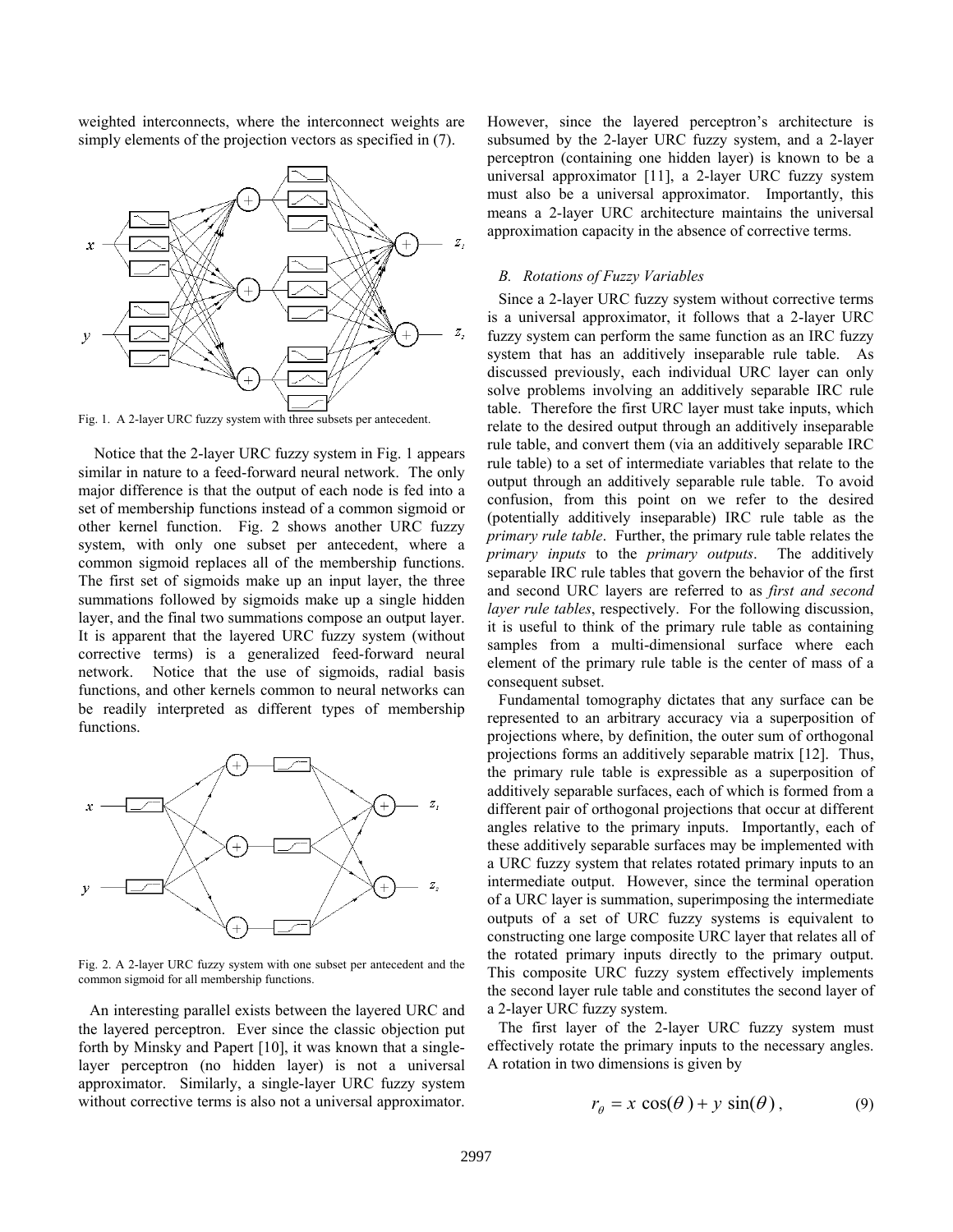where  $\theta$  is the angle of rotation.<sup>[2](#page-3-0)</sup> A URC fuzzy system implements a desired rotation by selecting its additively separable rule table to be samples from the surface defined by  $(9)$ .<sup>[3](#page-3-1)</sup> Thus, the first layer rule table is carefully chosen such that the necessary rotated primary inputs are generated. In general, the optimum rotation angles can be determined by standard search techniques [14].

Interestingly, rotated fuzzy variables do retain fuzzy linguistic meaning. In the case of  $\pm \pi/4$  radian rotations, the rotated fuzzy variables give respective measures of the midpoint and separation between the membership functions of the two antecedents. In general, rotations through other angles yield a weighted measure of the midpoint or separation between membership functions.

The layered URC provides a maximum computational savings when the primary rule table is accurately represented by a small number of projections. In the worst case, when the primary rule table contains random numbers, the layered URC fuzzy system will actually require more resources than the analogous IRC fuzzy system. However, it is our experience that many additively inseparable IRC rule tables found in the literature can be accurately characterized with only a few projections.

### IV. IMPLEMENTATION ISSUES AND A REGRESSION EXAMPLE

To gain a better understanding of the behavior of 2-layer URC fuzzy systems, we examine a toy problem with an inseparable rule table—the fuzzy XOR. A fuzzy XOR is defined as a function  $z(x, y)$  on  $x, y \in [0,1]$  that satisfies the boundary conditions

$$
z(0,0) = z(1,1) = 0 \tag{10}
$$

and

$$
z(0,1) = z(1,0) = 1 \tag{11}
$$

[15]. One such function is given by

$$
z_1(x, y) = 0.5 - 2(x - 0.5)(y - 0.5) \tag{12}
$$

An IRC fuzzy system can be constructed that approximates (12) by choosing a set of ordered membership functions for both inputs and then forming a rule table from samples of the

surfacedefined by  $(12)^4$ . However, since  $(12)$  is not additively separable as defined by (4), the resulting IRC rule table will be not be additively separable. Thus, a single-layer URC fuzzy system requires corrective terms for accurate approximation of (12) and, in this case, so many corrective terms are required that the single-layer URC fuzzy system is more computationally expensive than the analogous IRC fuzzy system.

However, if (12) is rotated by  $\pi/4$  radians about the point  $(0.5, 0.5)$ , one obtains the new surface,

$$
z_2(x, y) = 0.5 + 2(x - 0.5)^2 - 2(y - 0.5)^2.
$$
 (13)

This rotated fuzzy XOR surface is additively separable as defined by (4), thus an IRC rule table formed from its samples will also be additively separable. It is therefore apparent that a 2-layer URC fuzzy system can approximate (12) if the first layer rotates the inputs by  $\pm \pi/4$  radians and the second layer implements the separable rule table formed from samples of (13). In general, more complex surfaces require more than one pair of orthogonal projections.

The first layer of the 2-layer URC system is constructed such that each antecedent has three subsets: LOW, MED, and HIGH. The first layer has two consequents, the first of which represents a rotation of the inputs by  $\pi/4$  radians while the second represents a rotation of the inputs by  $-\pi/4$ radians. Recall that an additively separable IRC rule table that performs these rotations is found by sampling (9). The URC interconnect weights are then identified from the additively separable IRC rule table via (3) and (7). To ensure that the rotated inputs  $r_{\pi/4}$  and  $r_{-\pi/4}$  remain on [0,1], it is necessary to shift and scale the surface in (9) such that no consequent subset has a center of mass outside  $[0,1]$ . The URC interconnect weights for the first layer are given in Table 1. The antecedent membership functions are shown in Fig. 3.



Fig. 3. The antecedent membership functions for the first layer of the 2 layer URC fuzzy system. Both antecedents use the same set of membership functions. Notice that the membership functions sum to unity.

The surface in (13) is sampled in order to obtain the second layer rule table. The URC interconnect weights are

<span id="page-3-0"></span><sup>&</sup>lt;sup>2</sup> In the interest of clarity we discuss a rotation in 2D although in general,

<span id="page-3-1"></span>rotations can be performed in higher dimensional spaces. 3 We point out that rotations need not be implemented with a URC layer. Instead, the rotations can be performed on normalized inputs in a preprocessing step, in which case a single layer URC fuzzy system, with no corrective terms, is sufficient for universal approximation. This method is reminiscent of Yoh-Han Pao's functional link neural network [13].

<span id="page-3-2"></span><sup>&</sup>lt;sup>4</sup> Each sample represents the center of mass of a consequent subset.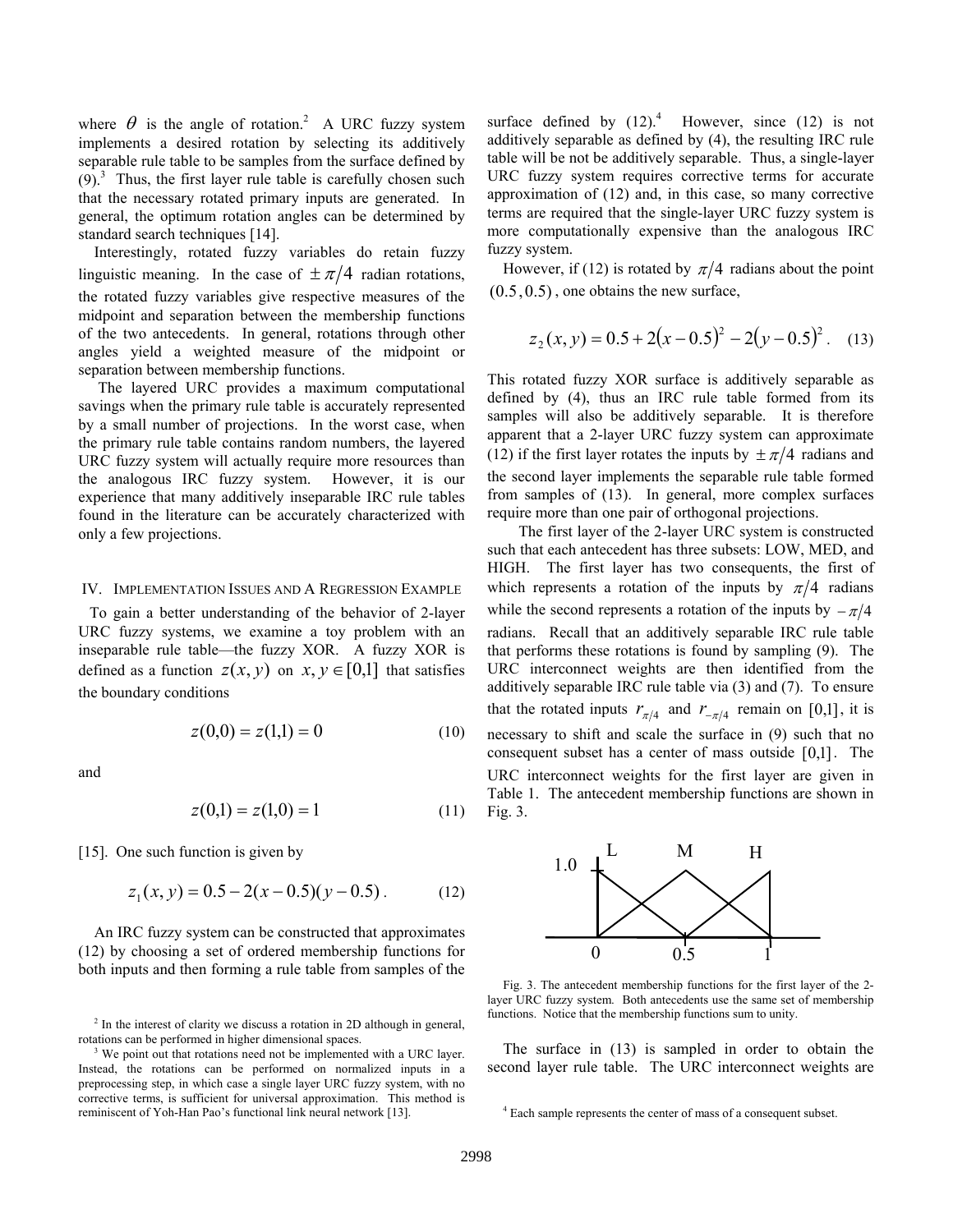obtained from the second layer rule table via (3) and (7). Table 2 contains interconnect weights for the case where each antecedent has 3 subsets. The antecedent membership functions for the second layer are the same as those used in the first layer.

|              | LOW | <b>MED</b> | HIGH | LOW | <b>MED</b> | <b>HIGH</b> |
|--------------|-----|------------|------|-----|------------|-------------|
| $r_{\pi/4}$  |     | 0.25       | 0.5  |     | 0.25       | 0.5         |
| $r_{-\pi/4}$ |     | 0.25       | 0.5  | 0.5 | 0.25       |             |

Table 1. The interconnect weights for the first layer of the 2-layer URC fuzzy system. These weights implement a  $+/- \pi/4$  degree rotation of the inputs.

| $\pi/4$ |     |             | $r_{-\pi/4}$ |            |             |  |
|---------|-----|-------------|--------------|------------|-------------|--|
| LOW     | MED | <b>HIGH</b> | LOW          | <b>MED</b> | <b>HIGH</b> |  |
|         |     |             | 0.5          |            |             |  |

Table 2. The interconnect weights for the second layer of the 2-layer URC fuzzy system.

Fig. 4 depicts the output surface for the 2-layer URC fuzzy system for the case where the second layer antecedents have three subsets each. For the purpose of comparison, the output surface for the IRC fuzzy system that directly approximates (12) is shown in Fig. 5. The IRC fuzzy system implements an inseparable 3x3 rule table (Table 3) obtained by sampling (12). The IRC fuzzy system uses the same triangular membership functions depicted in Fig. 3.



Fig. 4. The 2-layer URC output surface. Each antecedent in the second layer has three subsets each.

Notice that the output surfaces shown in Figures 4 and 5 have the same general shape, yet are not identical. This is an interesting phenomenon whose explanation lies in the inherent structure of the URC fuzzy system. The IRC fuzzy system forms an output surface by linearly interpolating between samples from the original surface given in (12). In contrast, the URC fuzzy system linearly interpolates between samples from the rotated surface given in  $(13)$  and then rotates the result back to the proper orientation. Thus, both output surfaces are legitimate, yet different, approximations of (12). In fact, had the desired surface been that shown in Fig. 4 and not that of (12), the corresponding IRC and URC fuzzy systems would still yield the same output surfaces shown in Figures 4 and 5, yet it would be the IRC fuzzy system that is less accurate!



Fig. 5. The IRC output surface. Each antecedent has three subsets.

|  |             | х   |     |             |  |
|--|-------------|-----|-----|-------------|--|
|  |             | LOW | MED | <b>HIGH</b> |  |
|  | LOW         |     | 0.5 |             |  |
|  | <b>MED</b>  | 1.5 | J.5 |             |  |
|  | <b>HIGH</b> |     |     |             |  |

Table 3. The additively inseparable IRC rule table used to directly approximate (12).

It is important to note that the accuracy of both the IRC and URC approximations can be improved by increasing the number of antecedent subsets. However, since IRC fuzzy systems are crippled by rule explosion, the addition of antecedent subsets to an IRC fuzzy system can be costly. Alternatively, antecedents are easily added to the second layer of the 2-layer URC fuzzy system to improve approximation accuracy. In fact, each new additional antecedent subset results in one new interconnect weight. Figures 6 and 7 depict approximations for the cases where the 2-layer URC fuzzy system has 5 and 9 subsets per antecedent in the second layer, respectively. Notice that as more antecedent subsets are added to the second layer, the